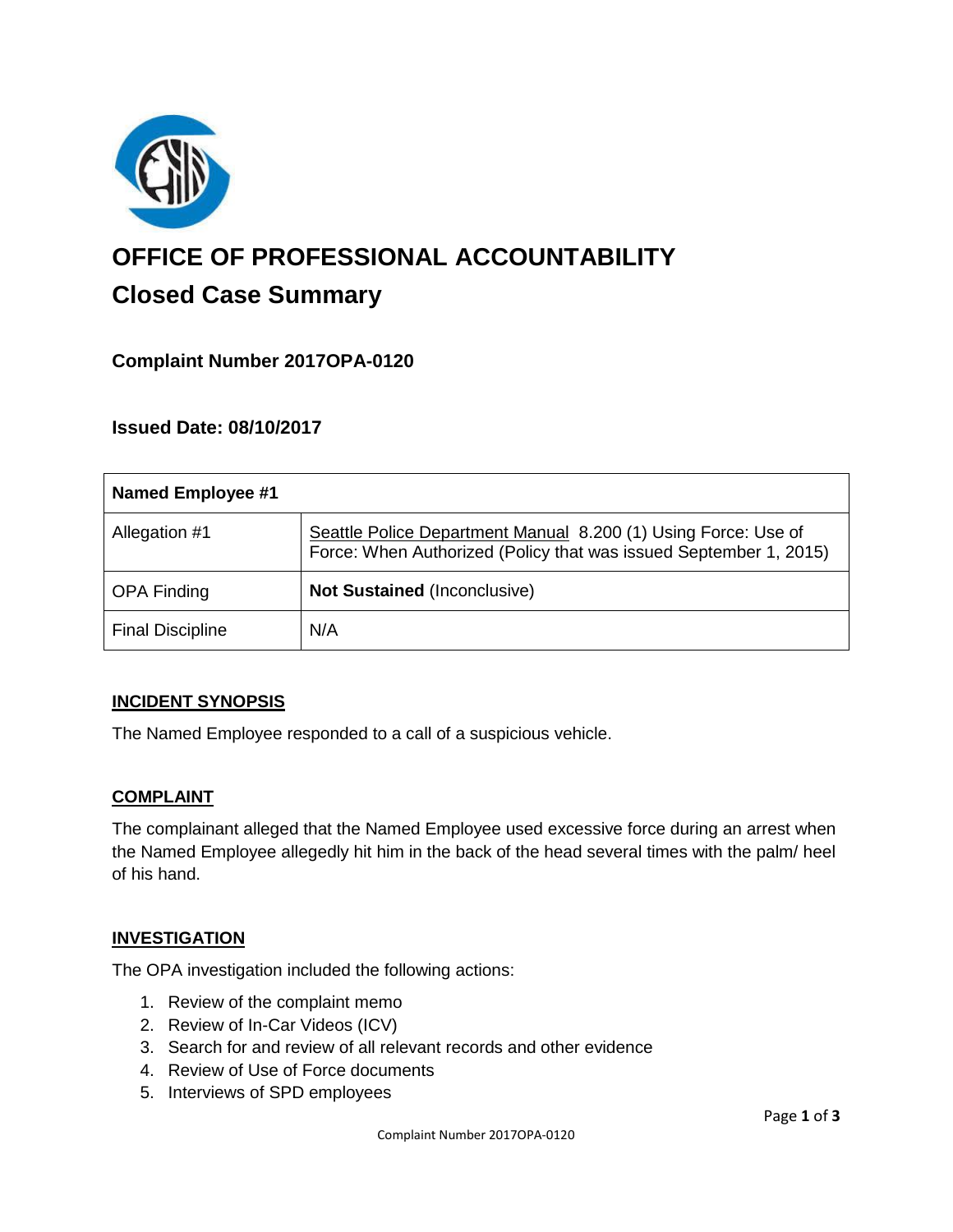### **ANALYSIS AND CONCLUSION**

On the date in question, SPD officers responded to a call concerning a suspicious, potentially stolen vehicle. After verifying the VIN of the vehicle, it was confirmed stolen. A civilian witness provided the officers with a still photo of the complainant, who had been observed by the witness accessing the vehicle. The officers spotted the complainant walking a bicycle approximately 200 yards from the vehicle. Named Employee #1 told the complainant to come towards the officers and indicated that he was not free to leave, but the complainant began to walk away. Named Employee #1 then issued a command to the complainant to stop, but the complainant got on his bike and began to ride away from the officers in order to evade arrest. Named Employee #1 and another officer chased after the complainant and caught up to him. The other officer tackled the complainant from behind, causing him to fall to the ground and onto his stomach. The other officer fell on top of him. Once the complainant was on the ground, he put his hands under his body. Named Employee #1, who was afraid the complainant was trying to access a weapon, inserted his baton into the area between the complainant's right arm and chest in order to force his right arm out. The complainant then rolled over on his back and balled his hands into fists. Shortly thereafter, the officers moved the complainant back onto his stomach and were eventually able to place him into handcuffs. As a result of his fall to the ground, the complainant suffered an approximate one inch cut to his knee and grazed his head against a chain-link fence.

In an audio-recorded statement made to a Sergeant shortly after his arrest, the complainant alleged that after he was taken down to the ground, he was hit in the head multiple times and that the strikes felt like they were made by the palm of someone's hand.

Named Employee #1 denied striking the complainant in the head, and none of the other officers reported seeing anyone, including Named Employee #1, strike the complainant in the head. In addition, a civilian witness, who also provided an audio-recorded statement, recounted the take down and handcuffing of the complainant, but made no mention of the complainant being struck in the head.

If the complainant's allegation was true, the strikes to the head would not have been reasonable, necessary, and proportional, and would have been outside of policy. However, apart from the complainant's own statement, which is not supported by any of the statements made by the other witnesses to the incident, the OPA Director found no evidence in the record establishing that the strikes did, in fact, occur.

## **FINDINGS**

#### **Named Employee #1**

Allegation #1

There was not a preponderance of the evidence either supporting or refuting the allegation. Therefore a finding of **Not Sustained** (Inconclusive) was issued for *Using Force: Use of Force: When Authorized.*